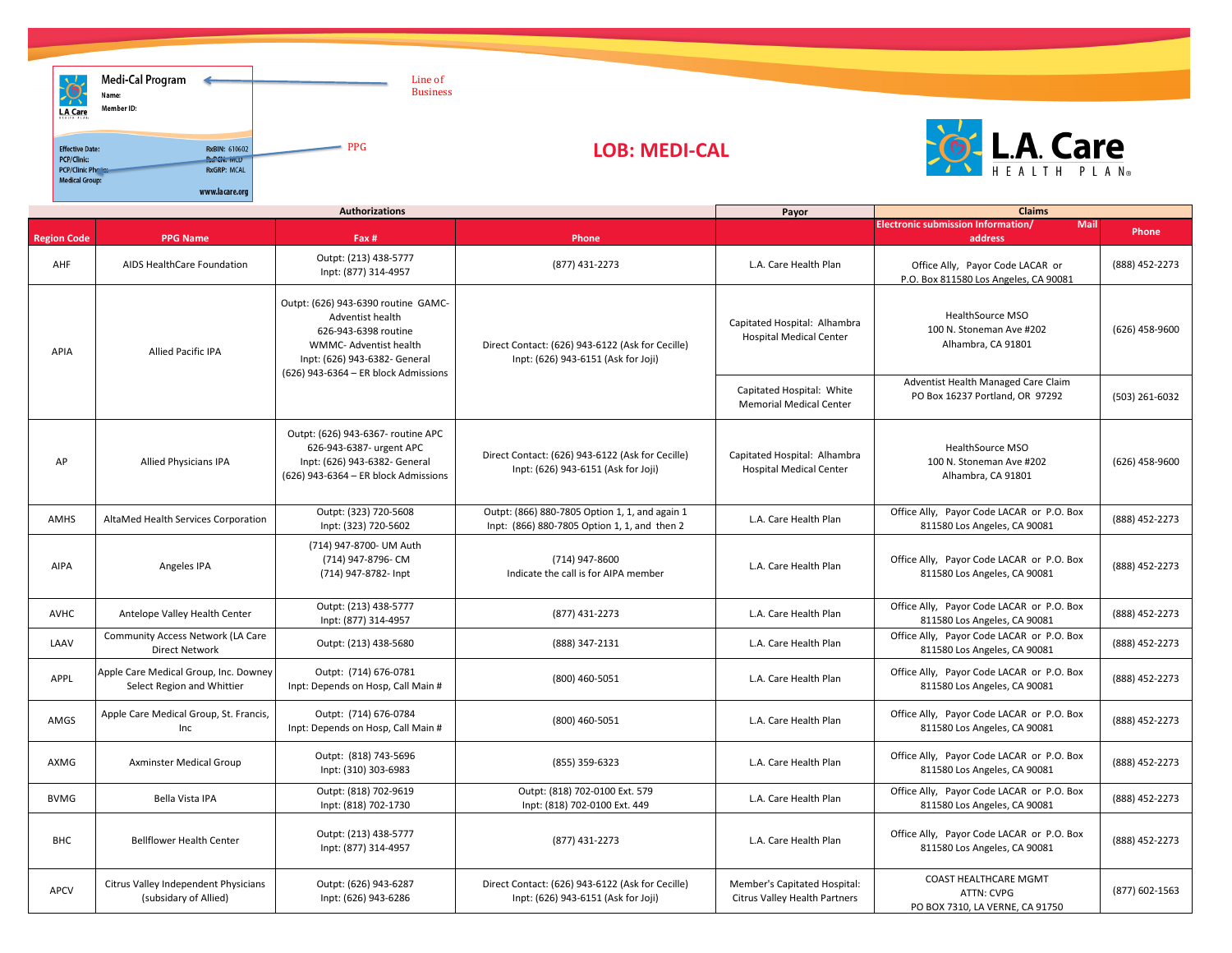|                    | <b>Authorizations</b>                                      |                                               |                                                                 | Payor                 | <b>Claims</b>                                                             |                   |  |
|--------------------|------------------------------------------------------------|-----------------------------------------------|-----------------------------------------------------------------|-----------------------|---------------------------------------------------------------------------|-------------------|--|
| <b>Region Code</b> | <b>PPG Name</b>                                            | Fax #                                         | Phone                                                           |                       | <b>Electronic submission Information/</b><br><b>Mail</b><br>address       | <b>Phone</b>      |  |
| <b>CVPG</b>        | Citrus Valley Physician Group                              | Outpt: (866) 921-2477<br>Inpt: (562) 602-2772 | $(562) 602 - 1563$                                              | L.A. Care Health Plan | Office Ally, Payor Code LACAR or P.O. Box<br>811580 Los Angeles, CA 90081 | (888) 452-2273    |  |
| <b>CFC</b>         | <b>Community Family Care</b>                               | (818) 817-5155                                | $(818)$ 461-5000                                                | L.A. Care Health Plan | Office Ally, Payor Code LACAR or P.O. Box<br>811580 Los Angeles, CA 90081 | (888) 452-2273    |  |
| <b>CFCA</b>        | <b>Community Family Care - Antelope</b><br>Valley          | (818) 817-5155                                | $(818)$ 461-5000                                                | L.A. Care Health Plan | Office Ally, Payor Code LACAR or P.O. Box<br>811580 Los Angeles, CA 90081 | (888) 452-2273    |  |
| <b>CRCM</b>        | <b>Crown City Medical Group</b>                            | Outpt: (818) 702-9695<br>Inpt: (818) 702-1733 | Oupt: (818) 702-0100 Ext. 579<br>Inpt: (818) 702-0100 Ext. 449  | L.A. Care Health Plan | Office Ally, Payor Code LACAR or P.O. Box<br>811580 Los Angeles, CA 90081 | (888) 452-2273    |  |
| <b>DHHC</b>        | Dollarhide Health Center                                   | Outpt: (213) 438-5777<br>Inpt: (877) 314-4957 | (877) 431-2273                                                  | L.A. Care Health Plan | Office Ally, Payor Code LACAR or P.O. Box<br>811580 Los Angeles, CA 90081 | (888) 452-2273    |  |
| <b>ERCH</b>        | Edward R Roybal Comprehensive Health<br>Center             | Outpt: (213) 438-5777<br>Inpt: (877) 314-4957 | (877) 431-2273                                                  | L.A. Care Health Plan | Office Ally, Payor Code LACAR or P.O. Box<br>811580 Los Angeles, CA 90081 | (888) 452-2273    |  |
| <b>EMCH</b>        | El Monte Comprehensive Health Center                       | Outpt: (213) 438-5777<br>Inpt: (877) 314-4957 | (877) 431-2273                                                  | L.A. Care Health Plan | Office Ally, Payor Code LACAR or P.O. Box<br>811580 Los Angeles, CA 90081 | (888) 452-2273    |  |
| <b>EPDB</b>        | El Proyecto Del Barrio, Inc.                               | Outpt: (818) 702-1727<br>Inpt: (818) 702-1732 | Outpt: (818) 702-0100 Ext. 579<br>Inpt: (818) 702-0100 Ext. 449 | L.A. Care Health Plan | Office Ally, Payor Code LACAR or P.O. Box<br>811580 Los Angeles, CA 90081 | (888) 452-2273    |  |
| <b>EHS</b>         | <b>Employee Health Systems</b>                             | Outpt: (213) 572-3804<br>Inpt: (213) 572-3871 | Outpt: (213) 406-4212<br>Inpt: (213) 406-2847                   | L.A. Care Health Plan | <b>SYNERMED MGMT</b><br>PO BOX 2002, MONTEREY PARK, CA 91754              | (888) 575-1997    |  |
| ECMG               | <b>Exceptional Care Medical Group</b>                      | Outpt: (213) 438-5777<br>Inpt: (877) 314-4957 | (877) 431-2273                                                  | L.A. Care Health Plan | Office Ally, Payor Code LACAR or P.O. Box<br>811580 Los Angeles, CA 90081 | (888) 452-2273    |  |
| <b>FCS</b>         | Family Care Specialists IPA, A Medical<br>Group Inc.       | Outpt: (213) 438-5777<br>Inpt: (877) 314-4957 | (877) 431-2273                                                  | L.A. Care Health Plan | Office Ally, Payor Code LACAR or P.O. Box<br>811580 Los Angeles, CA 90081 | (888) 452-2273    |  |
| <b>GPHC</b>        | Glendale Health Center                                     | Outpt: (213) 438-5777<br>Inpt: (877) 314-4957 | (877) 431-2273                                                  | L.A. Care Health Plan | Office Ally, Payor Code LACAR or P.O. Box<br>811580 Los Angeles, CA 90081 | (888) 452-2273    |  |
| GCMG               | Global Care IPA                                            | Outpt: (818) 702-9695<br>Inpt: (818) 702-1733 | Oupt: (818) 702-0100 Ext. 579<br>Inpt: (818) 702-0100 Ext. 449  | L.A. Care Health Plan | Office Ally, Payor Code LACAR or P.O. Box<br>811580 Los Angeles, CA 90081 | (888) 452-2273    |  |
| <b>HCHC</b>        | H Claude Hudson Comprehensive<br><b>Health Center</b>      | Outpt: (213) 438-5777<br>Inpt: (877) 314-4957 | (877) 431-2273                                                  | L.A. Care Health Plan | Office Ally, Payor Code LACAR or P.O. Box<br>811580 Los Angeles, CA 90081 | (888) 452-2273    |  |
| <b>HUMF</b>        | Harbor/UCLA Family Health Center                           | Outpt: (213) 438-5777<br>Inpt: (877) 314-4957 | (877) 431-2273                                                  | L.A. Care Health Plan | Office Ally, Payor Code LACAR or P.O. Box<br>811580 Los Angeles, CA 90081 | (888) 452-2273    |  |
| <b>HUMC</b>        | Harbor/UCLA Medical Center (hospital-<br>based clinic)     | Outpt: (213) 438-5777<br>Inpt: (877) 314-4957 | (877) 431-2273                                                  | L.A. Care Health Plan | Office Ally, Payor Code LACAR or P.O. Box<br>811580 Los Angeles, CA 90081 | (888) 452-2273    |  |
| <b>HCLA</b>        | Health Care LA, IPA                                        | Outpt: (818) 702-1744<br>Inpt: (818) 702-1722 | Outpt: (818) 702-0100 Ext. 579<br>Inpt: (818) 702-0100 Ext. 449 | L.A. Care Health Plan | Office Ally, Payor Code LACAR or P.O. Box<br>811580 Los Angeles, CA 90081 | (888) 452-2273    |  |
| <b>HCPM</b>        | <b>Healthcare Partners</b>                                 | Outpt: (818) 827-9811<br>Inpt: (213) 861-5856 | (800) 403-4160                                                  | L.A. Care Health Plan | Office Ally, Payor Code LACAR or P.O. Box<br>811580 Los Angeles, CA 90081 | (888) 452-2273    |  |
| HD                 | <b>High Desert Medical Group</b>                           | (661) 951-3059                                | (661) 951-3000                                                  | Heritage              | 43840 N 15th Street West Lancaster, CA 93534                              | $(661)944 - 5985$ |  |
|                    | High Desert Multi-Service Ambulatory<br><b>Care Center</b> | Outpt: (213) 438-5777<br>Inpt: (877) 314-4957 | (877) 431-2273                                                  | L.A. Care Health Plan | Office Ally, Payor Code LACAR or P.O. Box<br>811580 Los Angeles, CA 90081 | (888) 452-2273    |  |
| <b>HHHC</b>        | Hubert H Humphrey Comprehensive<br><b>Health Center</b>    | Outpt: (213) 438-5777<br>Inpt: (877) 314-4957 | (877) 431-2273                                                  | L.A. Care Health Plan | Office Ally, Payor Code LACAR or P.O. Box<br>811580 Los Angeles, CA 90081 | (888) 452-2273    |  |
| <b>LPHC</b>        | La Puente Health Center                                    | Outpt: (213) 438-5777<br>Inpt: (877) 314-4957 | (877) 431-2273                                                  | L.A. Care Health Plan | Office Ally, Payor Code LACAR or P.O. Box<br>811580 Los Angeles, CA 90081 | (888) 452-2273    |  |
| LACU               | LAC+USC Medical Center (hospital-<br>based clinic)         | Outpt: (213) 438-5777<br>Inpt: (877) 314-4957 | (877) 431-2273                                                  | L.A. Care Health Plan | Office Ally, Payor Code LACAR or P.O. Box<br>811580 Los Angeles, CA 90081 | (888) 452-2273    |  |
| <b>LLAC</b>        | Lake Los Angeles Community Clinic                          | Outpt: (213) 438-5777<br>Inpt: (877) 314-4957 | (877) 431-2273                                                  | L.A. Care Health Plan | Office Ally, Payor Code LACAR or P.O. Box<br>811580 Los Angeles, CA 90081 | (888) 452-2273    |  |
| LAKE               | Lakeside Medical Group                                     | (818) 933-0571                                | (818) 654-3490                                                  | Heritage              | P.O.Box 371390 Reseda, CA 91337                                           | $(213)355 - 8988$ |  |
| LCC                | Little Rock Community Clinic                               | Outpt: (213) 438-5777<br>Inpt: (877) 314-4957 | (877) 431-2273                                                  | L.A. Care Health Plan | Office Ally, Payor Code LACAR or P.O. Box<br>811580 Los Angeles, CA 90081 | (888) 452-2273    |  |
| LBCH               | Long Beach Comprehensive Health<br>Center                  | Outpt: (213) 438-5777<br>Inpt: (877) 314-4957 | (877) 431-2273                                                  | L.A. Care Health Plan | Office Ally, Payor Code LACAR or P.O. Box<br>811580 Los Angeles, CA 90081 | (888) 452-2273    |  |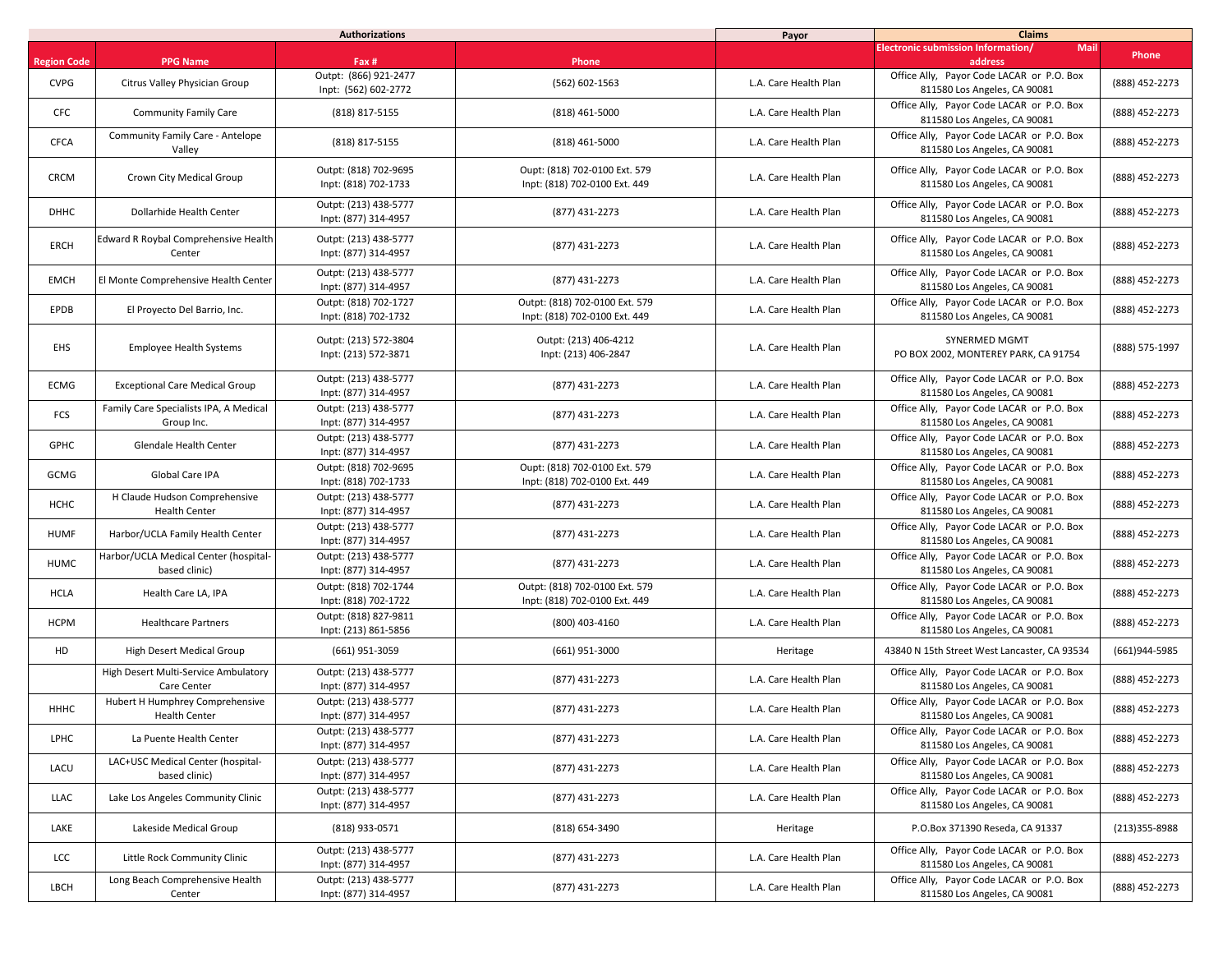|                    | <b>Authorizations</b>                                                          |                                                                                           |                                                                                                                                                                                      | Payor                 | <b>Claims</b>                                                             |                   |
|--------------------|--------------------------------------------------------------------------------|-------------------------------------------------------------------------------------------|--------------------------------------------------------------------------------------------------------------------------------------------------------------------------------------|-----------------------|---------------------------------------------------------------------------|-------------------|
|                    |                                                                                |                                                                                           |                                                                                                                                                                                      |                       | <b>Electronic submission Information/</b><br><b>Mail</b>                  | <b>Phone</b>      |
| <b>Region Code</b> | <b>PPG Name</b>                                                                | Fax #                                                                                     | Phone                                                                                                                                                                                |                       | address                                                                   |                   |
| <b>MLKH</b>        | Martin Luther King Jr. Multi-Service<br><b>Ambulatory Care Center</b>          | Outpt: (213) 438-5777<br>Inpt: (877) 314-4957                                             | (877) 431-2273                                                                                                                                                                       | L.A. Care Health Plan | Office Ally, Payor Code LACAR or P.O. Box<br>811580 Los Angeles, CA 90081 | (888) 452-2273    |
| <b>OVMV</b>        | Mid-Valley Comprehensive Health<br>Center                                      | Outpt: (213) 438-5777<br>Inpt: (877) 314-4957                                             | (877) 431-2273                                                                                                                                                                       | L.A. Care Health Plan | Office Ally, Payor Code LACAR or P.O. Box<br>811580 Los Angeles, CA 90081 | (888) 452-2273    |
| OVMC               | Olive View/UCLA Medical Center<br>(hospital-based clinic)                      | Outpt: (213) 438-5777<br>Inpt: (877) 314-4957                                             | (877) 431-2273                                                                                                                                                                       | L.A. Care Health Plan | Office Ally, Payor Code LACAR or P.O. Box<br>811580 Los Angeles, CA 90081 | (888) 452-2273    |
| <b>OMNI</b>        | <b>Omnicare Medical Group</b>                                                  | (818) 817-5155                                                                            | $(818)$ 461-5000                                                                                                                                                                     | L.A. Care Health Plan | Office Ally, Payor Code LACAR or P.O. Box<br>811580 Los Angeles, CA 90081 | (888) 452-2273    |
| <b>PPN</b>         | Pioneer Provider Network, A Medical<br>Group, Inc.                             | Outpt: (818) 466-6534<br>Inpt:<br>(818) 444-1209                                          | Outpt: (818) 702-0100 Ext. 579<br>Inpt: (818) 702-0100 Ext. 449                                                                                                                      | L.A. Care Health Plan | Office Ally, Payor Code LACAR or P.O. Box<br>811580 Los Angeles, CA 90081 | (888) 452-2273    |
| <b>PVMG</b>        | Pomona Valley Medical Group                                                    | Inpt: (714) 560-7356 (gen.)<br>(714) 560-7379 (OON LA. County) (714)<br>560-7356 (OON OC) | Outpt: (714) 796-5900<br>Inpt: no direct line call general (909) 932-1045 and CSR<br>will assist or transfer to you to CM                                                            | L.A. Care Health Plan | Office Ally, Payor Code LACAR or P.O. Box<br>811580 Los Angeles, CA 90081 | (888) 452-2273    |
| <b>PIPA</b>        | Preferred IPA of California                                                    | (800) 874-2093                                                                            | (800) 874-2091 Option 1                                                                                                                                                              | L.A. Care Health Plan | Office Ally, Payor Code LACAR or P.O. Box<br>811580 Los Angeles, CA 90081 | (888) 452-2273    |
| PROH               | Prospect Healthsource Medical Group,<br>Inc.-Medpoint Management               | Outpt: (818) 444-1208<br>Inpt: (818) 444-1209                                             | Outpt: (818) 702-0100 Ext. 579<br>Inpt: (818) 702-0100 Ext. 449                                                                                                                      | L.A. Care Health Plan | Office Ally, Payor Code LACAR or P.O. Box<br>811580 Los Angeles, CA 90081 | (888) 452-2273    |
| PROM               | Prospect Maverick- Prospect Medical<br>Systems                                 | Outpt: (714) 560-5203<br>(714) 560-76219 (for facesheets)<br>(714) 560-7356 all other     | Outpt: (A-K last names) (714) 796-4247 or (714) 796-5921<br>(L-Z last names) (714) 796-4236 or (714) 347-5835<br>Inpt: Call (714) 796-5700 and ask to be transferred to<br>Inpatient | L.A. Care Health Plan | Office Ally, Payor Code LACAR or P.O. Box<br>811580 Los Angeles, CA 90081 | (888) 452-2273    |
| <b>PROS</b>        | Prospect Medical Group Los Angeles,<br>Inc.- Medpoint Management               | Outpt: (818) 444-1208<br>Inpt: (818) 444-1209                                             | Outpt: (818) 702-0100 Ext. 579<br>Inpt: (818) 702-0100 Ext. 449                                                                                                                      | L.A. Care Health Plan | Office Ally, Payor Code LACAR or P.O. Box<br>811580 Los Angeles, CA 90081 | (888) 452-2273    |
| <b>PROV</b>        | Prospect Medical Group, Inc.- Medpoint<br>Management                           | Outpt: (818) 444-1208<br>Inpt: (818) 444-1209                                             | Outpt: (818) 702-0100 Ext. 579<br>Inpt: (818) 702-0100 Ext. 449                                                                                                                      | L.A. Care Health Plan | Office Ally, Payor Code LACAR or P.O. Box<br>811580 Los Angeles, CA 90081 | (888) 452-2273    |
| <b>PRON</b>        | Prospect Nuestra Familia- Medpoint<br>Management                               | Outpt: (818) 444-1208<br>Inpt: (818) 444-1209                                             | Outpt: (818) 702-0100 Ext. 579<br>Inpt: (818) 702-0100 Ext. 449                                                                                                                      | L.A. Care Health Plan | Office Ally, Payor Code LACAR or P.O. Box<br>811580 Los Angeles, CA 90081 | (888) 452-2273    |
| <b>PROF</b>        | <b>Prospect Professional Care Medical</b><br>Group, Inc.- Medpoint Management  | Outpt: (818) 444-1208<br>Inpt: (818) 444-1209                                             | Outpt: (818) 702-0100 Ext. 579<br>Inpt: (818) 702-0100 Ext. 449                                                                                                                      | L.A. Care Health Plan | Office Ally, Payor Code LACAR or P.O. Box<br>811580 Los Angeles, CA 90081 | (888) 452-2273    |
| <b>RLAC</b>        | Rancho Los Amigos National<br>Rehabilitation Center (hospital-based<br>clinic) | Outpt: (213) 438-5777<br>Inpt: (877) 314-4957                                             | (877) 431-2273                                                                                                                                                                       | L.A. Care Health Plan | Office Ally, Payor Code LACAR or P.O. Box<br>811580 Los Angeles, CA 90081 | (888) 452-2273    |
| <b>REMG</b>        | <b>Regal Medical Group</b>                                                     | $(213)$ 355-3401                                                                          | $(213)$ 355-8988                                                                                                                                                                     | Heritage              | P.O.Box 371390 Reseda, CA 91337                                           | $(213)355 - 8988$ |
| <b>SFHC</b>        | San Fernando Health Center                                                     | Outpt: (213) 438-5777<br>Inpt: (877) 314-4957                                             | (877) 431-2273                                                                                                                                                                       | L.A. Care Health Plan | Office Ally, Payor Code LACAR or P.O. Box<br>811580 Los Angeles, CA 90081 | (888) 452-2273    |
| <b>SEA</b>         | Seaside Health Plan                                                            | Outpt: (213) 438-5777<br>Inpt: (877) 314-4957                                             | (877) 431-2273                                                                                                                                                                       | L.A. Care Health Plan | Office Ally, Payor Code LACAR or P.O. Box<br>811580 Los Angeles, CA 90081 | (888) 452-2273    |
| <b>SLMG</b>        | Seoul Medical Group                                                            | Outpt: (213) 438-5777<br>Inpt: (877) 314-4957                                             | (877) 431-2273                                                                                                                                                                       | L.A. Care Health Plan | Office Ally, Payor Code LACAR or P.O. Box<br>811580 Los Angeles, CA 90081 | (888) 452-2273    |
| SIMG               | Sierra Medical Group                                                           | Outpt: (661) 945-8191 or (661) 341-<br>3994<br>Inpt: (661) 949-3751                       | (661) 945-9411                                                                                                                                                                       | Heritage              | 10th Street West, Lancaster, CA 93534                                     | $(661)945 - 9411$ |
| SAMG               | South Atlantic Medical Group                                                   | Main: (323) 725-1471<br>Back-up: (323) 724-6826                                           | (323) 725-0167<br>Outpt: Ask for Maria or Veronica<br>Inpt: Ask for Steve or Karen                                                                                                   | L.A. Care Health Plan | Office Ally, Payor Code LACAR or P.O. Box<br>811580 Los Angeles, CA 90081 | (888) 452-2273    |
| <b>SPHC</b>        | South Valley Health Center                                                     | Outpt: (213) 438-5777<br>Inpt: (877) 314-4957                                             | (877) 431-2273                                                                                                                                                                       | L.A. Care Health Plan | Office Ally, Payor Code LACAR or P.O. Box<br>811580 Los Angeles, CA 90081 | (888) 452-2273    |
| <b>STR</b>         | <b>Star Clinic</b>                                                             | Outpt: (213) 438-5777<br>Inpt: (877) 314-4957                                             | (877) 431-2273                                                                                                                                                                       | L.A. Care Health Plan | Office Ally, Payor Code LACAR or P.O. Box<br>811580 Los Angeles, CA 90081 | (888) 452-2273    |
| SC                 | <b>Superior Choice Medical Group</b>                                           | Outpt: (213) 438-5777<br>Inpt: (877) 314-4957                                             | (877) 431-2273                                                                                                                                                                       | L.A. Care Health Plan | Office Ally, Payor Code LACAR or P.O. Box<br>811580 Los Angeles, CA 90081 | (888) 452-2273    |